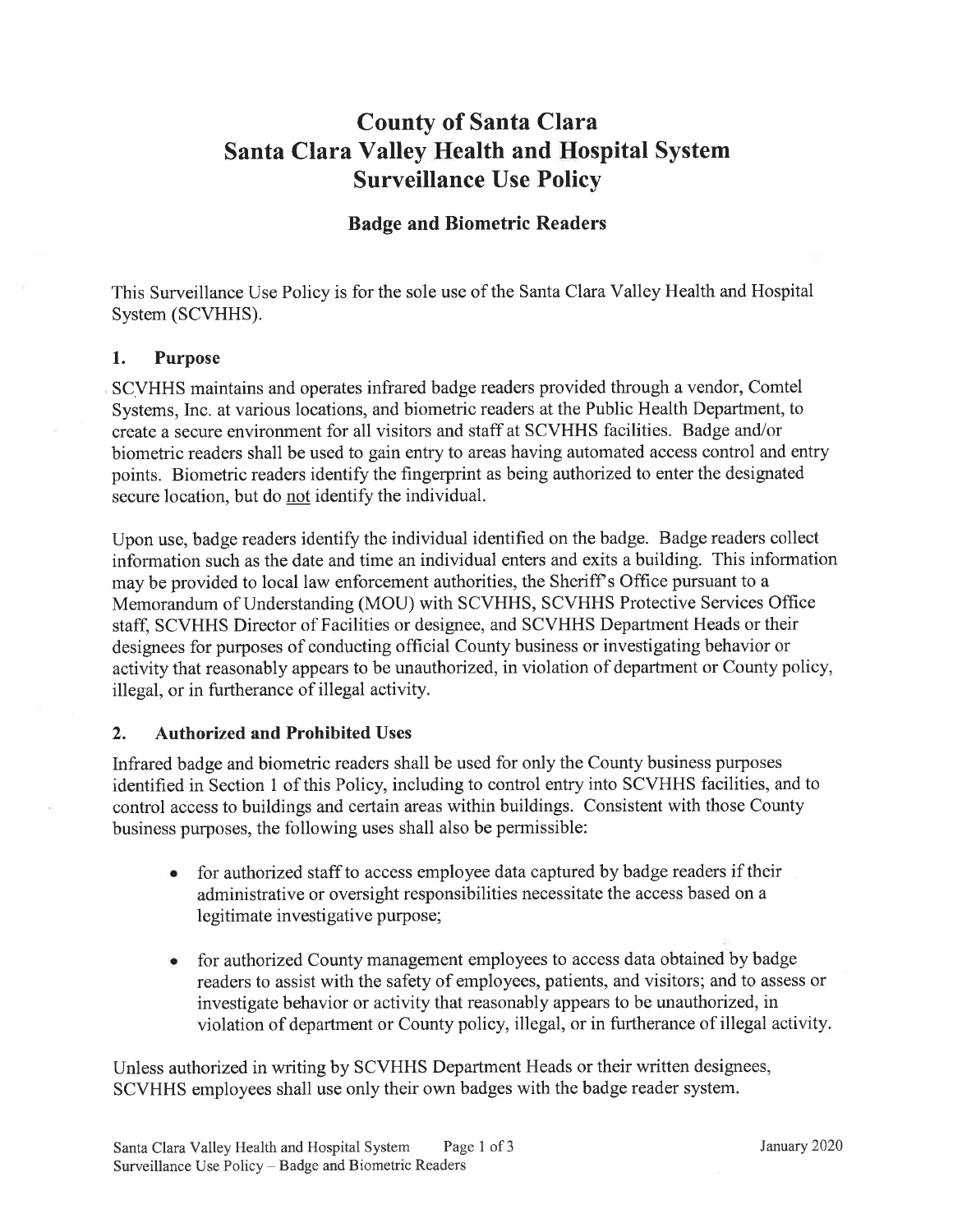Unauthorized users shall not use the access-card system, the biometric fingerprint system, or the data from the systems. No one shall use those systems to access a part of the building for any purpose other than the performance of their required County job duties. Badge and biometric readers and their data shall not be used for personal, non-County-business purposes. The technologies and their data shall not be used to harass, intimidate, or discriminate against any individual or group.

#### 3. Data Collection

The badge readers shall collect the time and location of every badge, which may be associated with the specific individual badge holder. Biometric readers capture unique physical characteristics of individuals, such as an image of a single fingerprint.

#### 4. Data Access

Access to data from badge and biometric readers shall be restricted to only:

- o Sheriff s Office personnel pursuant to a Memorandum of Understanding with SCVHHS;
- o Protective Services Office staff (SCVHHS security personnel);
- SCVHHS Director of Facilities or written designee;
- o SCVHHS Department Heads or their written designees;
- Other County personnel for County business purposes only, with written approval of the applicable SCVHHS Department Head or written designee.

Efforts shall be made to keep the total number of designees with access to the data as low as possible within the constraints of this Policy.

## 5. Data Protection

All data generated by badge shall be accessible to only authorized staff members and configured to prevent unauthorized modification, duplication, or destruction of the recorded images.

#### 6. Data Retention

The data collected shall be stored for no longer than two years after collection, unless required by law or County policy, or as needed for a specific County business purpose, such as a specific criminal, civil, or administrative investigation or action. Data and records stored shall be subject to County Board Policy 3.57: "Santa Clara County Record Retention and Destruction Policy." See the Countywide Surveillance Use Policy for Facility Access Control Technology.

#### 7. Public Access

Any public requests for data obtained from badge and biometric readers should be submitted to the applicable California Public Records Act (CPRA) Coordinator for handling. If a CPRA request, subpoena, or court order is issued for such data, the data shall be made public or deemed exempt from public disclosure pursuant to state or federal law, after consultation with the Office of the County Counsel as needed.